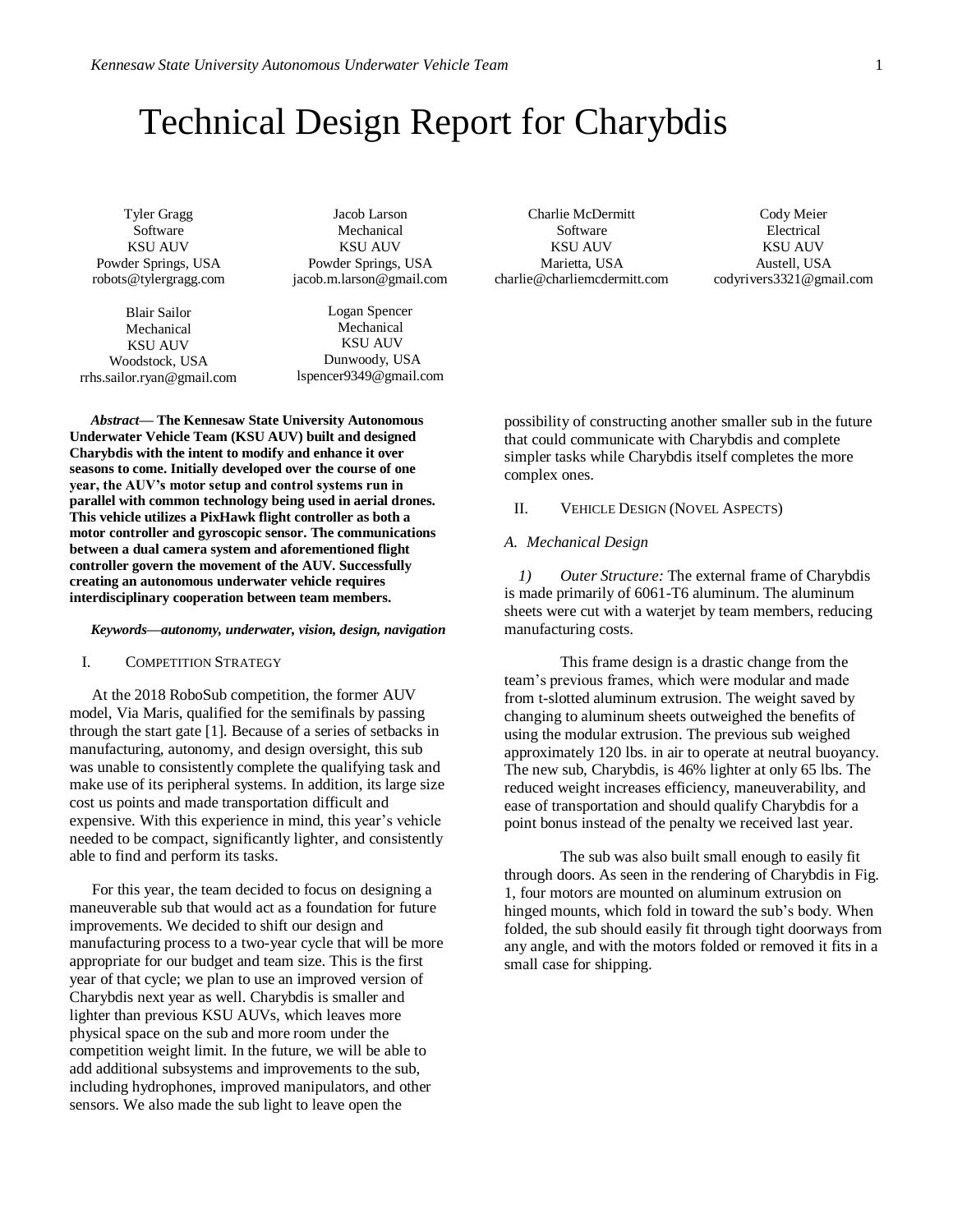

*Figure 1: Charybdis Current Design*

*2) Housing:* The acrylic housings, the most crucial pieces of structure on the sub, protect its onboard electronics from the water. Instead of using a single large housing like our previous designs, Charybdis has five different clear acrylic tubes manufactured by Blue Robotics that hold electronic components. This makes it easier to repair and test individual components and also offsets the modularity lost with the new frame because individual pods can be modified without affecting the components in others.

Four 4 in. tubes in the back of the sub hold batteries, and one 8 in. diameter tube in the front holds the rest of the electronics. Acrylic is an ideal material for this purpose because it is light and transparent enough to contain cameras. The four smaller tubes have about the same buoyancy as the large tube, giving a center of buoyancy near the center of gravity and the center of thrust.

*3) Inner Structure:* The inner structure shown in Fig. 2, which rests inside the large acrylic housing, was designed to allow easy and stable access to electronics, act as a heat sink, keep components from shifting with movement, and be modular enough to change with any future upgrades. Manufactured from 3D printed PLA plastic and waterjet-cut 6062-T6 aluminum sheets, it balances heat sink capability and durability with a slightly decreased weight.

This structure (and the attached electronics) stay statically mounted to the frame and are covered by the acrylic tube sliding over it, unlike last year's design in which the tube was static and the electronics were inserted. This design is more convenient for us to work on and keeps the electronics safer, since we have to move them less often. We used a shelving design similar to the previous year's, but modified to give us easier access to sub internals and steadier mounting points for them.



*Figure 2: Charybdis Internals Mockup*

*4) Robotic Arm and Deployment Mechanism:* This year's competition makes use of manipulable tokens in the form of garlic and crucifixes, so our manipulator must be designed to retrieve, store, and deposit these objects. The largest design challenge was increasing the margin of error for object retrieval to allow the sub's positioning to be less precise. The manipulator must effectively store and retrieve markers from an onboard storage system and deposit them accurately in the scoring areas. This was especially challenging because of the multiple odd shapes that must be retrieved and stored.

Due to the design's complexity, we determined that we would need two years to design, manufacture, construct, and implement a fully functional robotic arm in addition to our other systems. As a result, we began the design process this year and plan to complete it in time for RoboSub 2020.

*5) Torpedo System:* We chose unpowered torpedoes for this year's competition to conserve space. Unpowered torpedoes can be smaller, and compressed air can be stored separately from the torpedoes, letting us fit the system across smaller spaces. We chose to 3D print our torpedo designs so that we could design, build, test, and iterate on them rapidly while staying within our budget. The torpedoes shown in Fig. 3 are based on military torpedoes and stabilize by spinning. Like rifling in firearms, the spin keeps the torpedo from straying off-course, and the effect is magnified by water's higher density.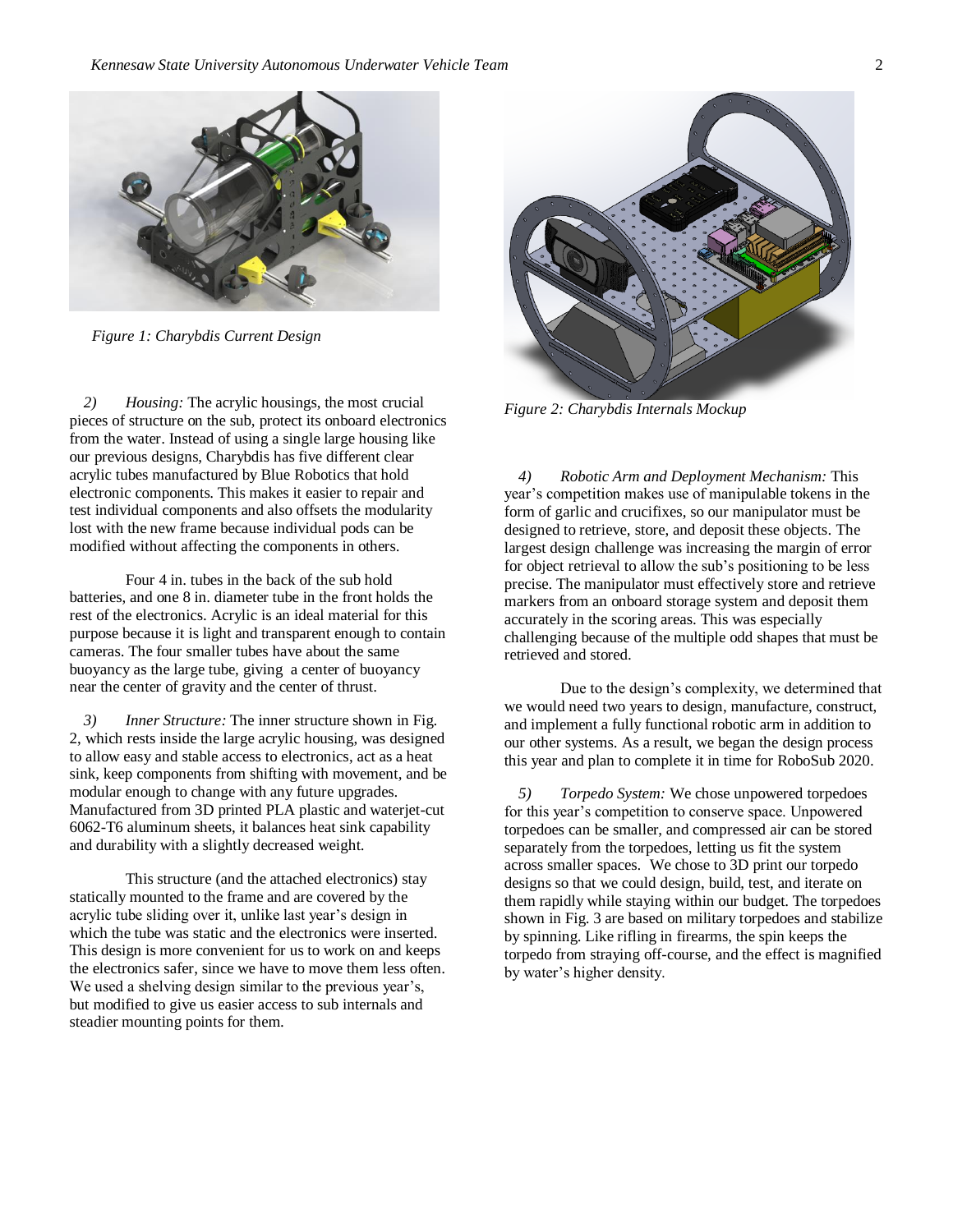

Figure 3: Current Torpedo Design

The first propulsion design used one 10 oz. paintball tank pressurized to 300 psi. Air moves through four tubes to flow restrictors, lowering the pressure to 120 psi, before electric solenoids join the flow restrictors to the torpedo tubes. The midsection of the torpedo forms a seal with the inner wall of the tube, allowing the compressed air to push the torpedo out. This means that the fins can be no larger than the torpedo's body, limiting their effectiveness.

# *B. Electrical Design*

*1) External Electronics:* The connections between sub electronics are shown in Fig. 4. Charybdis utilizes eight BlueRobotics thrusters for maneuverability. Eight electronic speed controllers (ESC) control and regulate the speed of the thrusters. The ESCs receive instructions by pulse width modulation from the PixHawk and give us the ability to control the rotational speed and direction of the thrust.

*2) Printed Circuit Board:* For Charybdis, the electrical division designed a new circuit board for our killswitch. The killswitch board uses MOSFETs, with the gate connected to an optocoupler, which in turn is controlled by an Arduino-based potentiometer. The MOSFETs are set in parallel to minimize the heat output from each MOSFET and prevent burning them out.

*3) Power Distribution:* Five lithium polymer batteries power the sub. The sub power systems are divided into two primary categories: computer systems and propulsion. Separating these systems into two categories simplifies power distribution and reduces noise and crosstalk for electrical components. There are two primary voltage rails: 19.5 V rail that will power the motherboard and the 5 V rail which powers sensors and controllers.



Figure 4. Electrical System Overview

*4) Sensors:* The sub has a full sensor suite corresponding to the events in which the team chose to compete. It has two cameras: one facing forward to locate and work through the challenges, and one facing the floor to track task objects and path markers on the pool floor. It also has a pressure sensor, which tracks the sub's depth and is used by the Pixhawk flight controller to hold the sub steady.

The team considered adding hydrophones to the sub this year, but decided against it because they would have stretched our limited resources in terms of both time and money. We plan to include them for a future competition.

### *C. Software Design*

*1) Hardware:* After using a full-size PC last year, we explored other options to reduce sub size and weight. Initially, we considered the same PC, a Raspberry Pi 3 B+, and an ODROID-XU4, but we chose the Nvidia Jetson Nano when it was released in March 2019. The Jetson Nano is small, cheap, and powerful for its size - preliminary tests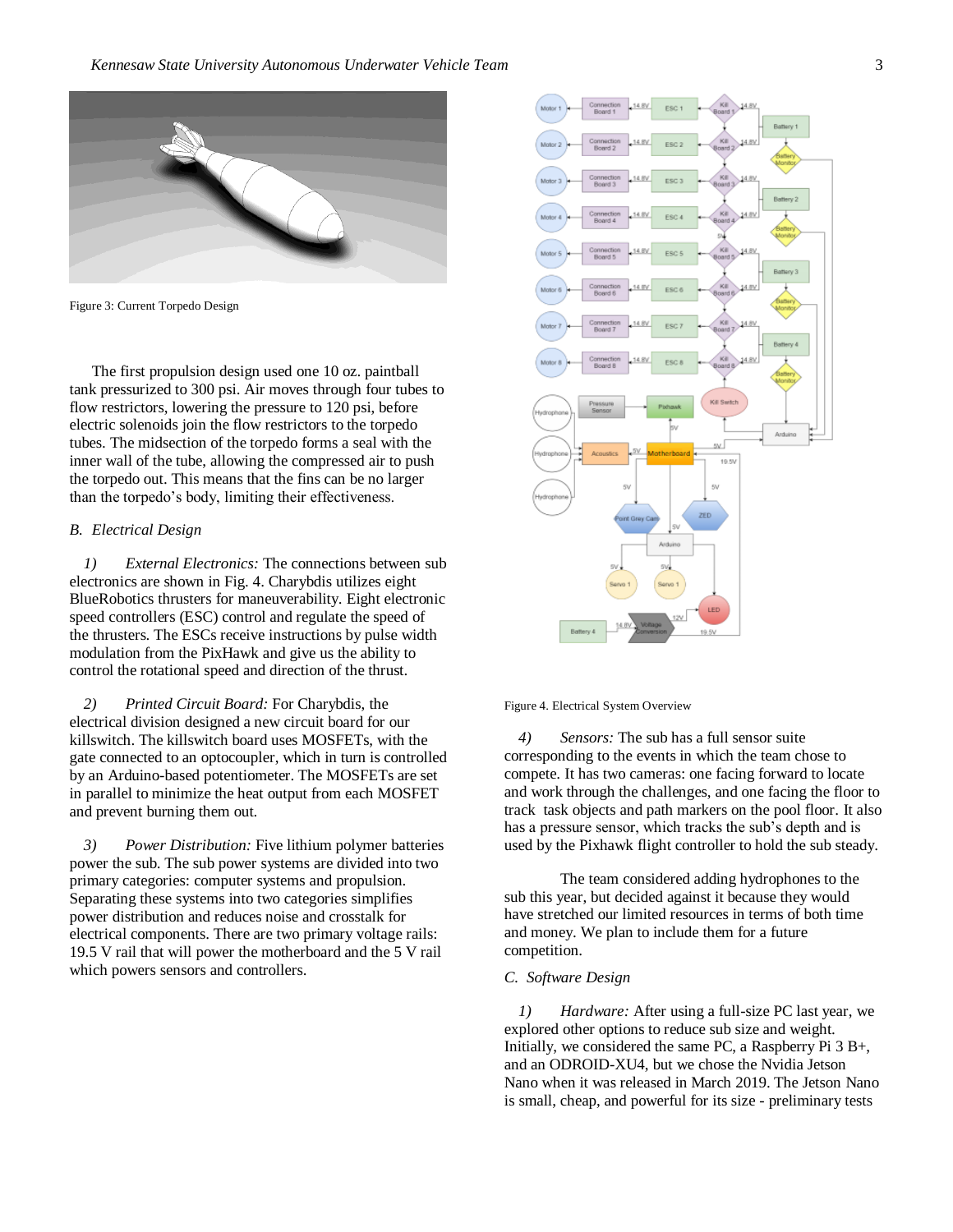indicate that the Jetson Nano with Tensorflow is able to process each frame almost twice as quickly as the same network running on the Intel Movidius Neural Compute Stick with Caffe, which we used last year [1]. It also has fewer hardware compatibility issues than the Movidius stick, which allowed us to use newer versions of some other software like Ubuntu and saved time that we can use on other projects.

*2) Architecture:* The software architecture of Charybdis is based on the Robot Operating System (ROS), which provides a message-passing system and networking capabilities, among other functions. [5]. The packages we created were designed to take advantage of ROS and the open-source libraries that use it, including SMACH, MavROS, and rosserial.



#### Figure 5: Software architecture

*3) High-level Control:* High-level decisions about what Charybdis should do are made in a state machine implemented in SMACH, a ROS package that defines a state machine structure. [6]. Each state performs a competition task or part of a task: for example, to get through the gate, Charybdis passes through up to seven different states. One is the start state, four (implemented as a smaller state machine) combine to form a search pattern, one tracks the gate once it has been detected, and one passes through the gate once Charybdis is close to it. The implementation of the other tasks is architecturally similar. SMACH allows us to create complex state machines

*4) Vision:* Video input is received from two USB cameras, one forward-facing and one downward-facing, and sent to the object detection algorithm via ROS. Due to the noise and variability of the competition environment, the light-scattering effects of water, and the time constraints at the competition, we deemed the use of machine-learning based object detection more effective than the creation of hand-crafted detection algorithms. We chose to use the SSD (Single Shot Detector) architecture with MobileNet, implemented in Tensorflow, because of its availability and performance - while less accurate than some other types of

network like R-CNN, SSD is accurate enough for our needs while still performing well on our limited hardware.

Once the network visualizes the detections, we can perform movements based on that information. We take two points from the field of view: one provided by SSD and one provided by the center of the camera. The program calculates the error between the two points and processes the error through a PID control loop, then outputs an RC value published to MavROS.

*5) MavROS:* MavROS, a ROS wrapper for the Pixhawk's MavLink software, serves as an all-in-one package to control movement of the submarine by publishing virtual RC controller values to the Pixhawk flight controller. [7]. We used the Pixhawk because the open source community which developed Ardusub has created custom firmware for controlling AUVs that is easily wrapped with MavLink and MavROS for communication [8].

*6) Arduino Auxiliary Control:* Controlling external mechanisms on the sub requires an external interface, which we implemented through an Arduino over serial communication. The Arduino allows us to send commands to the torpedo launcher and manipulator and monitors the sub's killswitch to keep it aware of its current state.

# III. EXPERIMENTAL RESULTS

#### *A. Torpedo Experimentation*

Torpedo design was one area in which we performed detailed experiments. The team simulated different combinations of pressure, drag and lift coefficients, leading us to base the torpedo design in Fig. 4 on military torpedoes which maximize lift. Since the torpedo needed to be positively buoyant, we thought that the fins needed to slightly push the torpedo downward to keep the straightest line of travel between the tube and the target.

The tests determined that since any rotation induced when the torpedo was launched could send it off course, shaping the fins to increase lift would likely do more harm than good. Instead, we decided to increase accuracy by spinning the torpedo instead.

With this in mind, the team performed a parametric "what-if" simulation in SolidWorks to find the dimensions that would give us the most torque and least drag. Using geometry from the initial design, the radii of the body, nose, tail, top of the fin, and bottom of the fin, plus the fin angle, were adjusted and run iteratively through SolidWorks Flow Simulation Add-on with the results shown in Fig. 6 and Fig. 7. This information was used to determine the most recent design.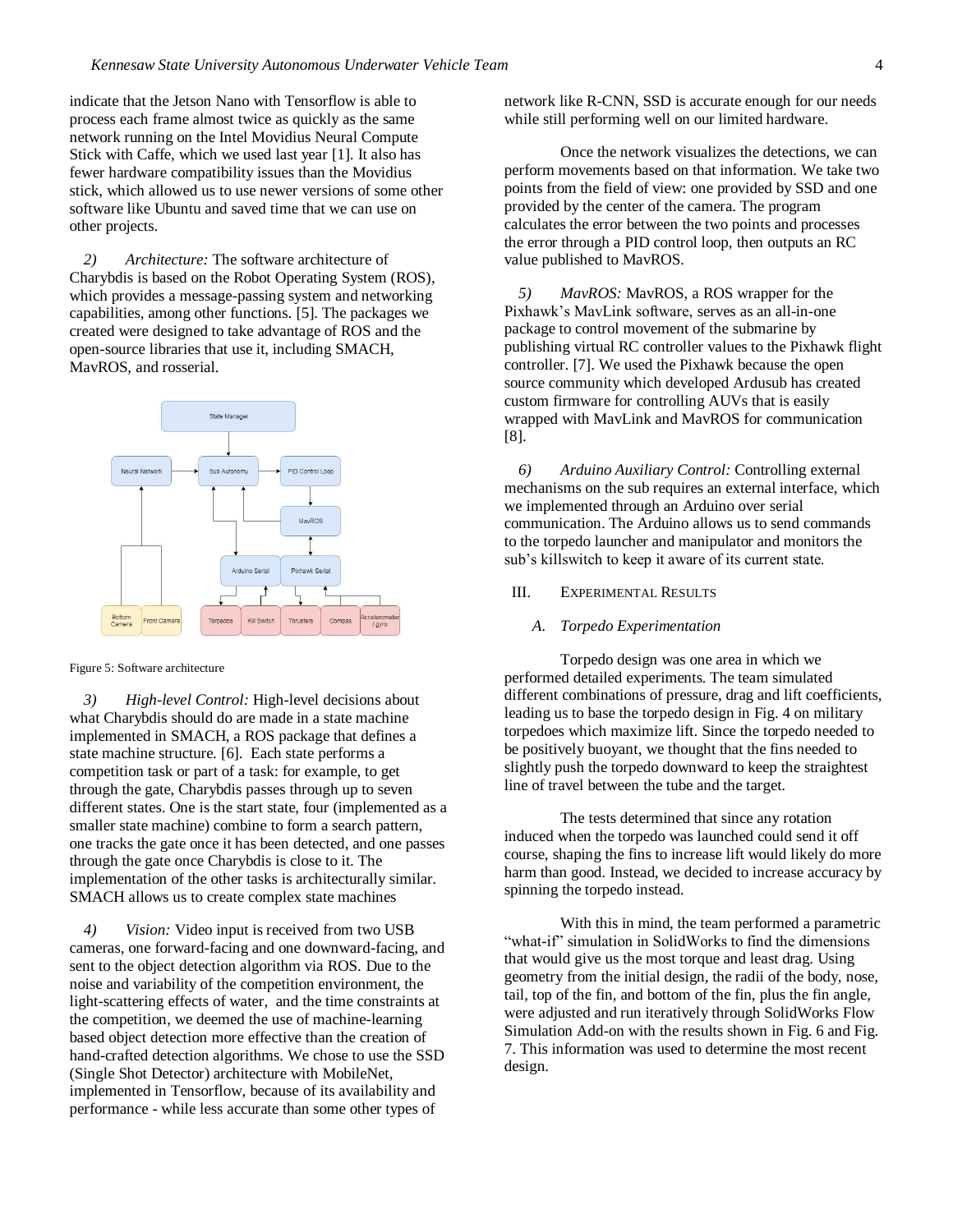

Figure 6: Flow Simulation Results for Attack Angle



Figure 7: Flow Simulation Results for Body Radius

#### *B. In-Pool Testing*

Our pool testing focused on verifying that the new elements of the sub worked correctly, specifically the new frame and housing designs and the new neural network architecture. Our access to our university's pool was extremely limited, allowing us only to test our highestpriority items and preventing us from testing the neural network and competition tasks as carefully as we would have liked.

Mechanically, we initially discovered few issues. After an initial misstep with incorrect ESC settings, the sub appeared to work almost entirely as expected, allowing us to focus on software. Our software testing initially ran smooth, but not long into our pre-qualification preparation, issues with leaks were discovered. The large tube was pushed past the O-rings on its mount by a combination of movement and increased internal pressure from the sun's heat. Fortunately, damage was minimal and we were able to quickly manufacture a solution to stabilize and reinforce the housing to prevent future failures.



Figure 8: Charybdis with the prequalification gate and pole

Our software testing was largely centered on testing specific competition tasks. We created a model start gate and pole for prequalification, a path marker, buoys, and an octagon for the sub to interact with, as shown in Fig. 8. These objects are what we used to train the neural network and determine that our current hardware is faster than the previous year's. We also found that our first choice of neural network struggles to detect small objects, like the thin PVC pipe we used as a pole for prequalification, forcing us to explore other potential solutions. Due to the issues mentioned above, our prequalification efforts have not yet been successful, but we still hope to prequalify by the video submission deadline.

# IV. ACKNOWLEDGMENTS

 The team would like to thank Dr. Kevin McFall for acting as our faculty advisor, all our engineering and technology professors for their instruction, the KSU Student Activities Board Advisory Committee and the KSU Alumni Association for funding this project, and the Smyrna Parks and Recreation Department for allowing us to use their aquatic facility to test Charybdis.

#### V. REFERENCES

- [1] A. Graves, A. Hagle, C. McDermitt, C. Meier, E. Neleski, B.Sailor "*Technical Design Report for Via Maris*." RoboNation. Accessed on July 1, 2019, https://robonation.org/sites/default/files/Kennesaw\_TDR\_RS18.pdf
- [2] A. Cheng, H. Evans, J. Gragg, A. Graves, A. Hagle, C. Meier, J. Nguessan, V. Nguyen, B. Sailor. "Design rationale for Leviathan autonomous underwater vehicle." RoboNation. Accessed on July 1, 2018,

http://robonation.org/sites/default/files/RS17\_KennesawState\_Paper.p df

- [3] W. Liu, D. Anguelov, D. Erhan, C. Szegedy, S. Reed, C. Fu, A. C. Berg. "SSD: Single Shot MultiBox Detector." arXiv. Dec. 2016. Accessed on July 1, 2018, https://arxiv.org/pdf/1512.02325.pdf.
- [4] A. G. Howard, M. Zhu, B. Chen, D. Kalenichenko, W. Wang, T. Weyand, M. Andreetto, H. Adam. "MobileNets: Efficient Convolutional Neural Networks for Mobile Vision Applications." arXiv. Apr. 2017. Accessed on July 1, 2018, https://arxiv.org/pdf/1704.04861.
- [5] "ROS Melodic Morenia." wiki.ros.org, 2018. Accessed on 8 July, 2019, http://wiki.ros.org/melodic.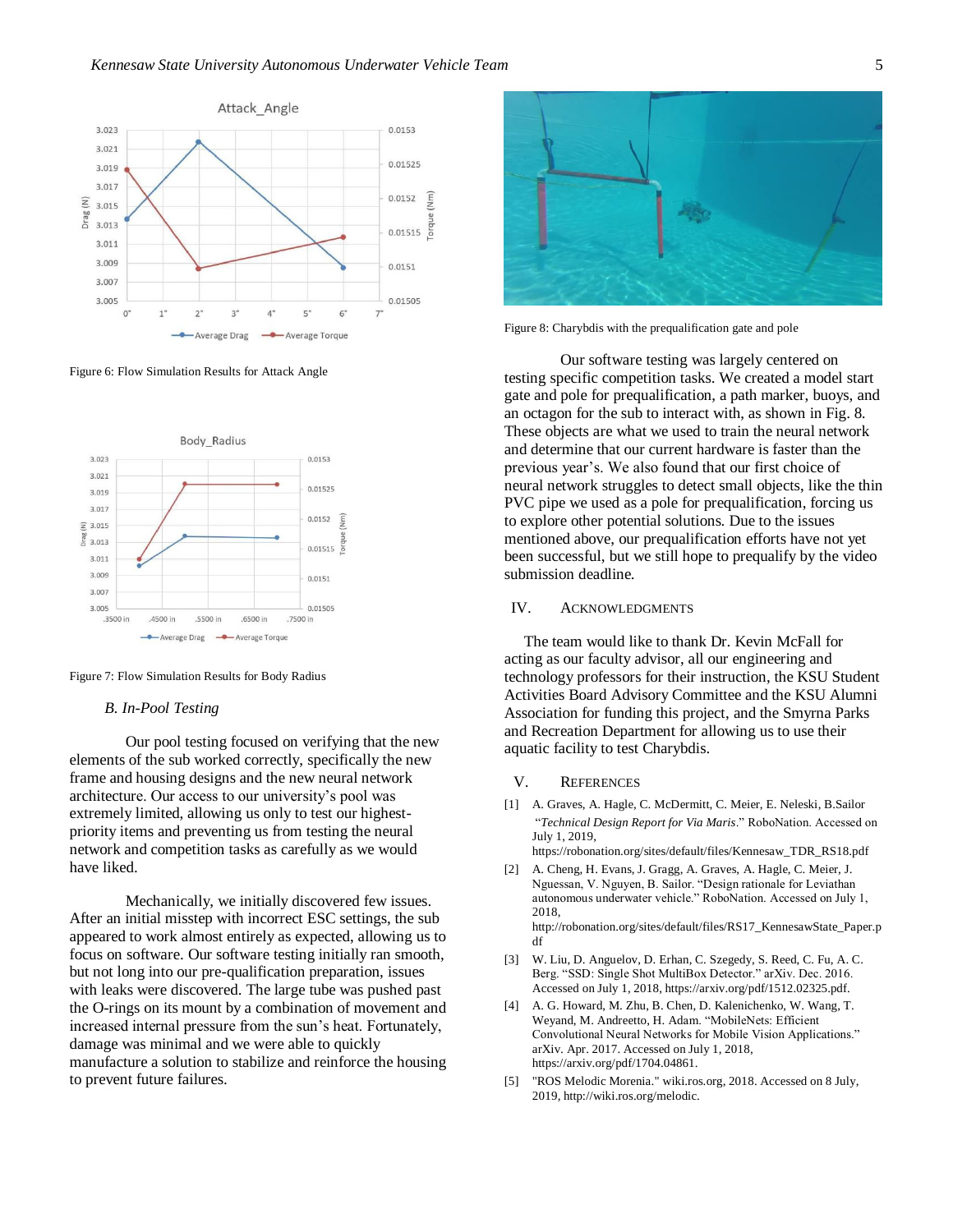- [6] "smach ROS Wiki", wiki.ros.org, 2017. Accessed on 19 June, 2017, http://wiki.ros.org/smach.
- [7] "mavros ROS Wiki", Wiki.ros.org, 2017. Accessed on 19 June, 2017, http://wiki.ros.org/mavros.
- [8] Overview ArduSub GitBook". BlueRobotics, 2017. Accessed on 19 June, 2017, https://www.ardusub.com/.
- [9] R. Panez. "Simplified method for obtaining navigational information from hydrophone arrays". University of Florida, 2004. Accessed on 19 June, 2017, https://www.mil.ufl.edu/publications/thes\_diss/Rolando\_Panez\_thesis
- [10] "rosserial ROS Wiki", Wiki.ros.org, 2017. Accessed on 19 June, 2017, http://wiki.ros.org/rosserial\_arduino

.pdf

| <b>Subjective Measures</b> |                       |                    |                  |
|----------------------------|-----------------------|--------------------|------------------|
|                            | <b>Maximum Points</b> | Expected<br>Points | Points<br>Scored |
| Utility of team website    | 50                    | 50                 |                  |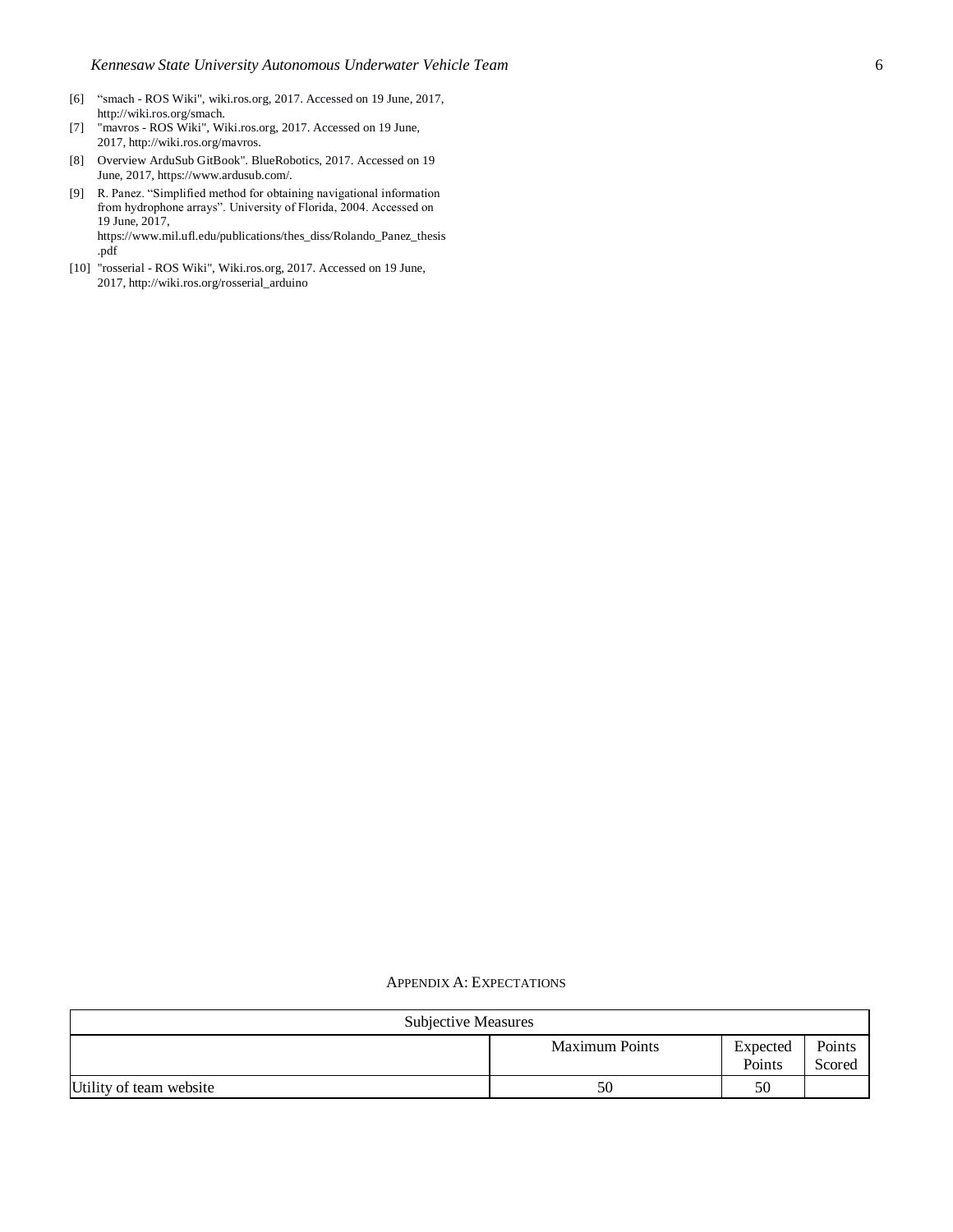| Technical Merit (from journal paper)                     | 150                                      | 150              |  |
|----------------------------------------------------------|------------------------------------------|------------------|--|
| Written Style (from journal paper)                       | 50                                       | 50               |  |
| Capability for Autonomous Behavior (static judging)      | 100                                      | 100              |  |
| Creativity in System Design (static judging)             | 100                                      | 100              |  |
| Team Uniform (static judging)                            | 10                                       | 10               |  |
| Team Video                                               | 50                                       | 50               |  |
| Pre-Qualifying Video                                     | 100                                      | 100              |  |
| Discretionary points (static judging)                    | 40                                       | 40               |  |
| Total                                                    | 650                                      | 650              |  |
|                                                          |                                          |                  |  |
|                                                          | Performance Measures                     |                  |  |
|                                                          | <b>Maximum Points</b>                    |                  |  |
| Weight                                                   | See Table 1 / Vehicle                    | 38               |  |
| Marker/Torpedo over weight or size by <10%               | minus 500 / marker                       | $\Omega$         |  |
| Gate: Pass through                                       | 100                                      | 100              |  |
| Gate: Maintain fixed heading                             | 150                                      | 150              |  |
| Gate: Coin Flip                                          | 300                                      | 300              |  |
| Gate: Pass through 60% section                           | 200                                      | $\overline{0}$   |  |
| Gate: Pass through 40% section                           | 400                                      | 400              |  |
| Gate: Style                                              | $+100$ (8x max)                          | 100              |  |
| Collect Pickup: Crucifix, Garlic                         | 400 / object                             | $\boldsymbol{0}$ |  |
| Follow the "Path" (2 total)                              | $100/$ segment                           | 200              |  |
| Slay Vampires: Any, Called                               | 300, 600                                 | 600              |  |
| Drop Garlic: Open, Closed                                | 700, 1000 / marker $(2 + \text{pickup})$ | $\mathbf{0}$     |  |
| Drop Garlic: Move Arm                                    | 400                                      | $\boldsymbol{0}$ |  |
| Stake through Heart: Open Oval, Cover Oval, Sm Heart     | 800, 1000, 1200 / torpedo (max 2)        | 1600             |  |
| Stake through Heart: Move lever                          | 400                                      | $\mathbf{0}$     |  |
| Stake through Heart: Bonus - Cover Oval, Sm Heart        | 500                                      | $\Omega$         |  |
| Expose to Sunlight: Surface in Area                      | 1000                                     | 1000             |  |
| Expose to Sunlight: Surface with object                  | 400 / object                             | $\boldsymbol{0}$ |  |
| Expose to Sunlight: Open coffin                          | 400                                      | $\boldsymbol{0}$ |  |
| Expose to Sunlight: Drop Pickup                          | 200 / object (Crucifix only)             | $\boldsymbol{0}$ |  |
| Random Pinger first task                                 | 500                                      | $\boldsymbol{0}$ |  |
| Random Pinger second task                                | 1500                                     | $\mathbf{0}$     |  |
| Inter-vehicle Communication                              | 1000                                     | $\Omega$         |  |
| Finish the mission with $T$ minutes (whole + fractional) | Tx100                                    | 800              |  |

# APPENDIX B: COMPONENT SPECIFICATIONS

| Component                 | Vendor               | Model/Type | <b>Specs</b>                        | Cost (if new) |
|---------------------------|----------------------|------------|-------------------------------------|---------------|
| <b>Buoyancy Control</b>   | N/A                  |            |                                     |               |
| Frame                     | <b>KSU AUV</b>       | Custom     | $28$ in x 36(motors out) in x 18 in | \$880         |
| <b>Waterproof Housing</b> | <b>Blue Robotics</b> |            | 1 in8 and 4 4in Enclosures          | \$972         |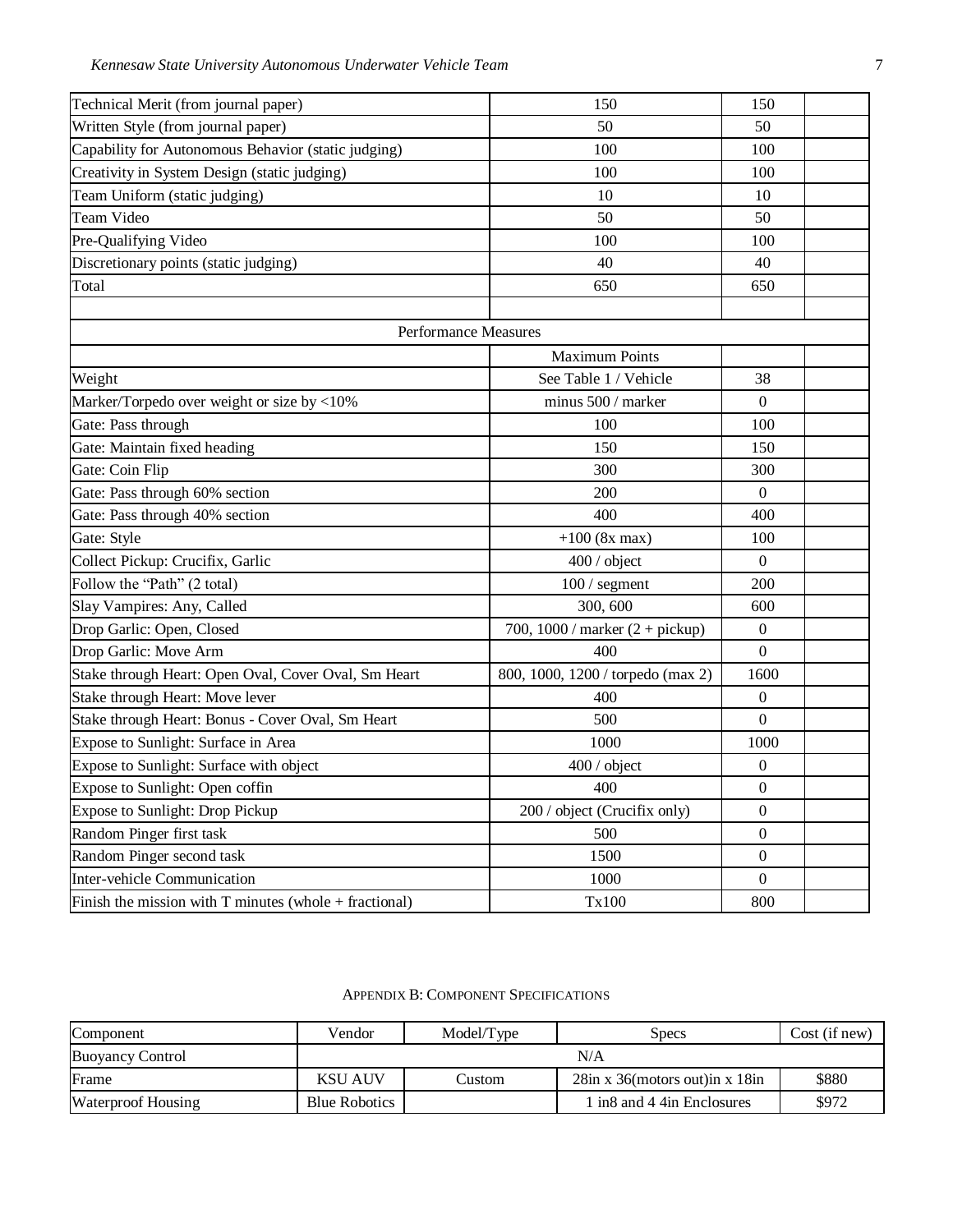*Kennesaw State University Autonomous Underwater Vehicle Team* 8

| <b>Waterproof Connectors</b>            | <b>Blue Robotics</b>                                     | red/black penetrators  | N/A                                                         | \$96    |
|-----------------------------------------|----------------------------------------------------------|------------------------|-------------------------------------------------------------|---------|
| <b>Thrusters</b>                        | <b>Blue Robotics</b>                                     | T <sub>200</sub>       |                                                             | N/A     |
| <b>Motor Control</b>                    |                                                          | <b>EMAX Dshot 1200</b> | 45A ESC                                                     | \$140   |
| <b>High Level Control</b>               | Amazon                                                   | Pixhawk 3              |                                                             | N/A     |
| <b>Actuators</b>                        |                                                          |                        | N/A                                                         |         |
| Propellers                              | <b>Blue Robotics</b>                                     |                        | N/A                                                         | N/A     |
| <b>Battery</b>                          | HobbyKing                                                | Multistar              | 10000mAh, 4s                                                | N/A     |
| Converter                               |                                                          | N/A                    |                                                             |         |
| Regulator                               | Amazon                                                   | <b>KNACRO</b>          | AC/DC to DC 20W Converter                                   | \$11.20 |
| <b>Embedded System</b>                  | Nvidia                                                   | <b>Jetson Nano</b>     | Quad-core ARM Cortex-A57<br>MPCore processor (1.43 GHz)     | \$99    |
| <b>Internal Comm Network</b>            | N/A                                                      | N/A                    | <b>USB</b> cables                                           | N/A     |
| <b>External Comm Interface</b>          | <b>Blue Robotics</b>                                     |                        | Ethernet tether cable                                       | N/A     |
| Programming Language 1                  | Python                                                   |                        |                                                             |         |
| Programming Language 2                  | $C++$                                                    |                        |                                                             |         |
| Compass                                 | Amazon                                                   | Pixhawk 3              |                                                             | N/A     |
| Inertial Measurement Unit (IMU)         | Amazon                                                   | Pixhawk 3              |                                                             | N/A     |
| Doppler Velocity Log (DVL)              | N/A                                                      |                        |                                                             |         |
| Camera(s)                               | Logitech                                                 | C930E and C270         | C930E: 1080p/30 FPS, 90° FOV<br>C720: 720p /30 FPS, 60° FOV | N/A     |
| Hydrophones                             |                                                          |                        | N/A                                                         |         |
| Manipulator                             | N/A                                                      |                        |                                                             |         |
| Algorithms: vision                      | Tensorflow                                               | SSD MobileNet v2       | N/A                                                         | \$0     |
| Algorithms: acoustics                   | N/A                                                      |                        |                                                             |         |
| Algorithms: localization and<br>mapping | N/A                                                      |                        |                                                             |         |
| Algorithms: autonomy                    | <b>KSU AUV</b>                                           | Custom                 | N/A                                                         | \$0     |
| Open source software                    | ArduSub, Ubuntu, ROS, MavROS, OpenCV, SMACH, Tensorflow, |                        |                                                             |         |
| Team size (number of people)            | 20                                                       |                        |                                                             |         |
| HW/SW expertise ratio                   | 2 HW: 1 SW                                               |                        |                                                             |         |
| Testing time: simulation                | 2 hrs.                                                   |                        |                                                             |         |
| Testing time: in-water                  | 15 hrs.                                                  |                        |                                                             |         |

# APPENDIX C. COMMUNITY OUTREACH

KSU AUV participates in a number of community outreach efforts, both within KSU and in the surrounding area.